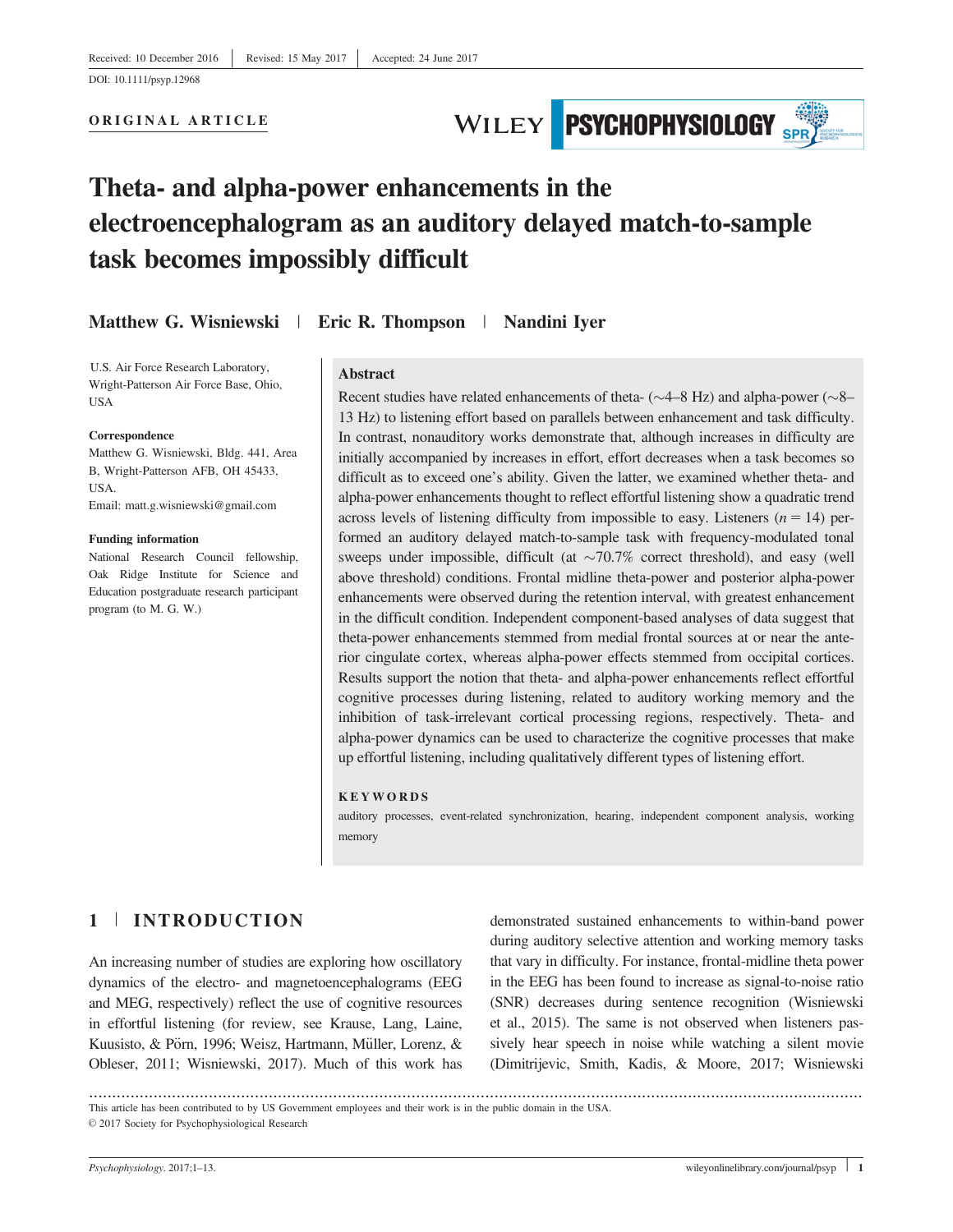# **PSYCHOPHYSIOLOGY** SPRACE AL.

et al., 2015). Obleser, Wöstmann, Hellbernd, Wilsch, and Maess (2012) observed alpha-power enhancements in a speech listening task that increased with increasing degradation of acoustic input and increasing memory load. Similar alphaband enhancements have been observed in a variety of different listening tasks (Dimitrijevic et al., 2017; Krause et al., 1996; McMahon et al., 2016; Pesonen, Björnberg, Hämäläinen, & Krause, 2006; Peterson, Wöstmann, Obleser, Stenfelt, & Lunner, 2015). Though commonly observed during speech listening, these theta- and alpha-power enhancements also occur during simple nonspeech listening tasks such as frequency discrimination (e.g., van Dijk, Nieuwenhuis, & Jensen, 2010; Wisniewski, 2017), demonstrating that they are not speech specific.

Several have proposed that enhancements of theta and alpha power (Eckert, Teubner-Rhodes, & Vaden, 2016; McMahon et al., 2016; Obleser et al., 2012; Wisniewski et al., 2015; Wisniewski, 2017) can be used as indices of listening effort—"the mental exertion required to attend to, and understand, an auditory message" (McGarrigle et al., 2014). Frontal-midline theta dynamics have been repeatedly associated with working memory and cognitive control processes (Gevins, Smith, McEvoy, & Yu, 1997; Jensen & Tesche, 2002; Klimesch, Schack, & Sauseng, 2005; Onton, Delorme, & Makeig, 2005; for intracranial EEG recordings, also see Raghavachari et al., 2001), while current theoretical work in cognitive neuroscience suggests that alpha-power enhancements reflect functional inhibition of unattended inputs (for review, see Klimesch, 2012) or task-irrelevant brain regions (for review, see Jensen & Mazaheri, 2010). Interestingly, models from cognitive hearing science developed in parallel posit that working memory and top-down attentional resources become increasingly used as listening increases in difficulty (e.g., the Ease of Language Understanding Model; Rönnberg, Rudner, Foo, & Lunner, 2008; Rönnberg et al., 2013). For instance, when speech is masked by background noise (e.g., multiple talkers in a crowded room), attention and memory resources become increasingly important for understanding the target speech stream. In silence, the same speech stream would be understood effortlessly (for review, see Rönnberg et al., 2013).

The relationship between task difficulty and effort, however, is well demonstrated to be nonmonotonic (Brehm & Self, 1989; Kukla, 1972; for review, see Richter, 2016). In general, the effort one invests into a given task is low if the amount of effort needed to successfully accomplish that task exceeds ability (e.g., if the task is impossible; Kukla, 1972). This notion is consistent with repeated reports from clinicians that individuals suffering from hearing impairments avoid conversation, or give up on listening, to reduce the costs associated with increased effort (e.g., Weinstein & Ventry, 1982). Few studies have investigated potential nonmonotonic

relationships between theta- or alpha-power enhancements and task difficulty during listening. Peterson et al. (2015) found that individuals suffering from moderate hearing loss showed an increasing enhancement of alpha power as SNR decreased and memory load increased. This was only up to a point. When the task was sufficiently difficult (e.g., 6-digit load at  $-4$  dB relative to  $\sim 80\%$  threshold), alpha power enhancement was reduced relative to easier conditions (e.g., 4-digit load at 0 dB relative to  $\sim 80\%$  threshold). A nonmonotonic trend over a continuum of task difficulty, though demonstrated with hearing impaired listeners (Peterson et al., 2015), has not been observed using normal hearing listeners to our knowledge. Nor has any related study used a nonspeech auditory task (although, for peripheral psychophysiological measures, see Richter, 2016). A focused examination of nonmonotonic trends across task difficulty in the frontal midline theta rhythm has also not been conducted.

Here, we asked how theta- and alpha-power enhancements change as a nonspeech auditory delayed match-tosample task (i.e., ABX task) becomes impossibly difficult. Frequency-modulated tonal sweeps of varying rates were presented in A, B, and X order with a 2.5-s delay between the offset of B and the onset of X. X was always a match to either A or B. A participant's task was to indicate whether X matched A or B. Three levels of difficulty were compared: impossible, difficult, and easy. In the impossible condition, an individual could not feasibly accomplish the task. Stimulus A, B, and X were identical. In the difficult condition, A and B differed at an individual's predetermined  $\sim$ 70.7% correct threshold. In the easy condition, A and B differed well above the predetermined threshold. High-density (135 channels) EEG recordings were made throughout the experiment. It was hypothesized that both frontal midline theta-power and alpha-power enhancements during the retention interval would be greatest in the difficult condition. The easy condition would show low enhancement since the task could be accomplished successfully without extensive use of cognitive processes indexed by theta- and alpha-power enhancements. The impossible condition would be so difficult as to not justify the cost of utilizing such resources, and would thus also show very little enhancement of theta and alpha power.

We performed both planned analyses of theta- and alphapower enhancements on data obtained at electrodes, and exploratory analyses of independent component processes extracted from the high-density EEG data. The former served as a way to assess our hypotheses with a restricted analysis clearly derived from previous work. The latter served to examine the roles of potentially multiple brain processes in theta- and alpha-power enhancements seen in the channel data. EEG reflects a mixture of brain and nonbrain processes (e.g., several different cortical processes and eye movement artifacts). Independent component analysis (ICA) is a blind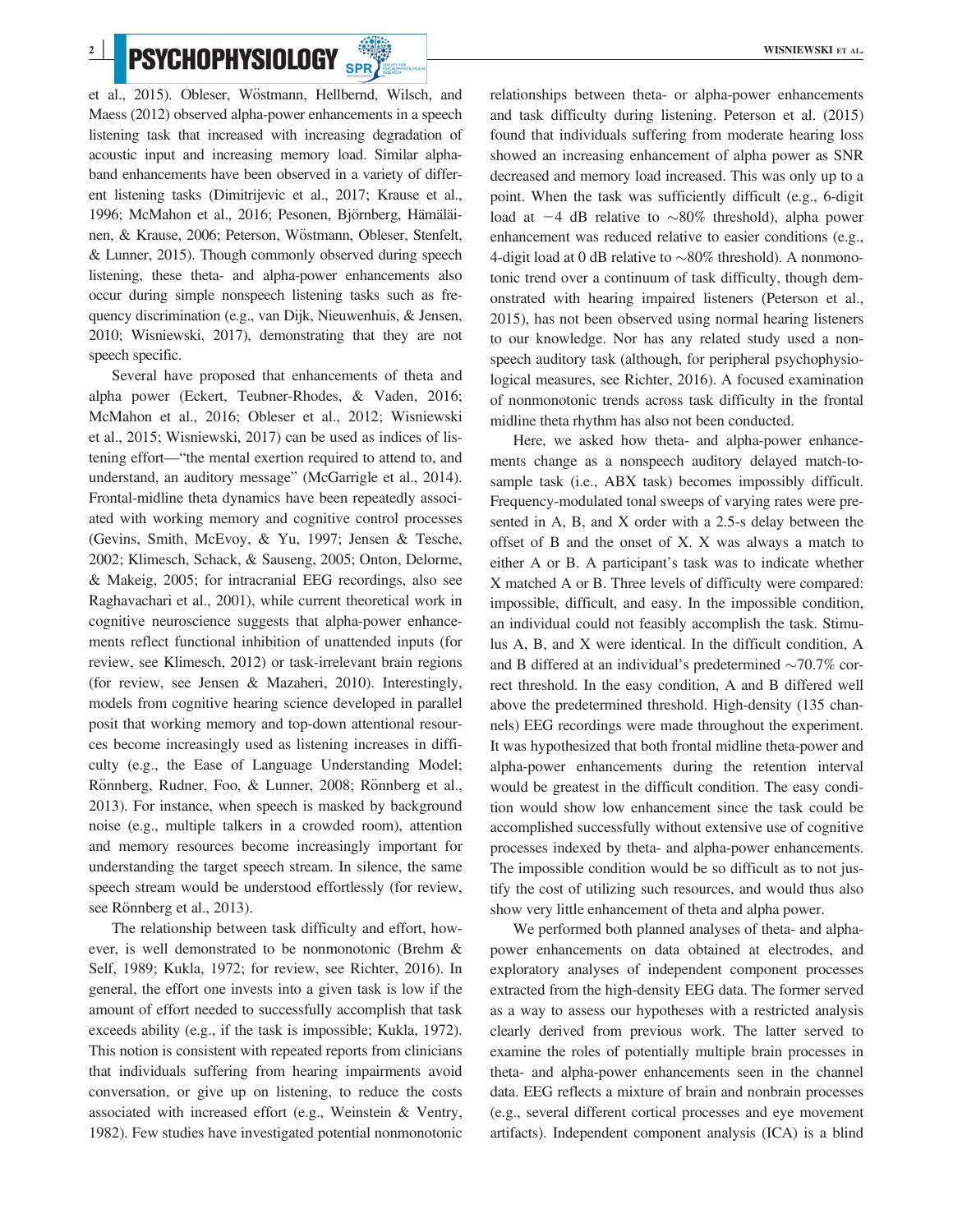

FIGURE 1 Depiction of a typical easy trial in the employed delayed match-to-sample task. Single FM sweeps are shown. All combinations of sweep rate assignments to A, B, and X were used in the actual experiment

source separation algorithm that can decompose linearly mixed processes contributing to the EEG recorded at scalp channels (Delorme & Makeig, 2004; Delorme, Palmer, Onton, Oostenveld, & Makeig, 2012). An ICA decomposition of EEG data returns a spatially fixed and maximally temporally independent set of component processes without relying on a priori assumptions about the spatial distributions and temporal dynamics of those processes. As with channel activities, activities of independent components (ICs) can be examined in the time-frequency domain for theta- and alphapower enhancements. ICs identified by ICA are often found to account for a significant amount of variability in both frontal midline theta (e.g., Onton et al., 2005; Scheeringa et al., 2008; Wisniewski et al., 2015) and alpha rhythms (e.g., Gramann et al., 2010; Makieg & Onton, 2009; Wisniewski, Mercado, Church, Gramann, & Makeig, 2014; Wisniewski, Mercado, Gramann, & Makeig, 2012). The ICA approach is especially useful for the current research because analyses of ICs have the potential to disentangle the contributions of multiple brain sources to theta- and alpha-power effects seen at channels.

### 2 <sup>|</sup> METHOD

#### 2.1 <sup>|</sup> Participants

Fifteen individuals (6 females; ages 19–30) from the area surrounding Wright-Patterson Air Force Base, OH, were paid to participate or participated on a volunteer basis. All reported normal hearing, had prior experience with psychoacoustic tasks, and signed a U.S. Air Force Institutional Review Board informed consent document. One individual was dropped from analysis because of an excessively noisy EEG. The final sample contained 14 participants.

### 2.2 <sup>|</sup> Stimuli, task, and apparatus

Frequency-modulated (FM) tonal sweeps, sweeping from low to high in frequency from 800 to 1600 Hz, were used as stimuli. FM sweeps are acoustically complex, like many real-world sounds (e.g., speech), yet are unfamiliar to participants and are unlikely to be associated with any preexisting biases or labels (see deCharms, Blake, & Merzenich, 1998; Wisniewski, Church, & Mercado, 2010).

An auditory delayed match-to-sample task was used (see Figure 1). On each trial, two FM sweep stimuli (A, then B) were presented back to back with 200 ms of silence in between. One of these stimuli was always a standard rate. The other was a nonstandard rate selected to make the task "impossible," "difficult," or "easy" (see below). After a 2.5-s retention interval, a comparison sound (X) was presented that matched either A or B. Participants' task was to indicate whether X matched A or B using marked keys on a computer keyboard. There was no feedback of correctness. Participants were instructed to withhold responding until after the offset of X. There were no response deadlines. Whether or not X was a match to A or B and the assignment of standard and nonstandard stimuli to the A and B intervals was completely counterbalanced.

A rate of 8 octaves per second was used as the standard rate of FM. Two other rates of FM were assigned individually based on  $\sim$ 70.7% correct thresholds for telling the standard rate from slower rates. These thresholds were measured in a preexperimental session on a separate day prior to the experiment. Thresholds were determined for each individual using two-up, one-down adaptive tracks (Levitt, 1971), adapting the rate of the nonstandard FM stimulus (initially 3 octaves per second) up 0.15 octaves per second after every two consecutive correct responses, and down 0.15 octaves per second after every incorrect response. In the preexperimental session, there were two of these adaptive tracks run per participant. Tracks were ended after eight reversals, and the threshold for a track was considered to be the mean of the last four reversals. The mean of thresholds for the two tracks was taken as that participant's threshold. Two individualized rates were then selected. One rate was selected to be the comparison rate at an individual's threshold  $(M = 6.05$  octaves per second,  $SD = .59$ ). The other was half the rate of that threshold rate  $(M = 3.03$  octaves per second,  $SD = .29$ ). For the experiment, on impossible trials, A and B FM rates were identical at the standard 8 octaves per second rate. Trials in which A and B rates differed at threshold were considered difficult, and trials using rates half the rate of the threshold rate were considered easy. There were 36 trials in each of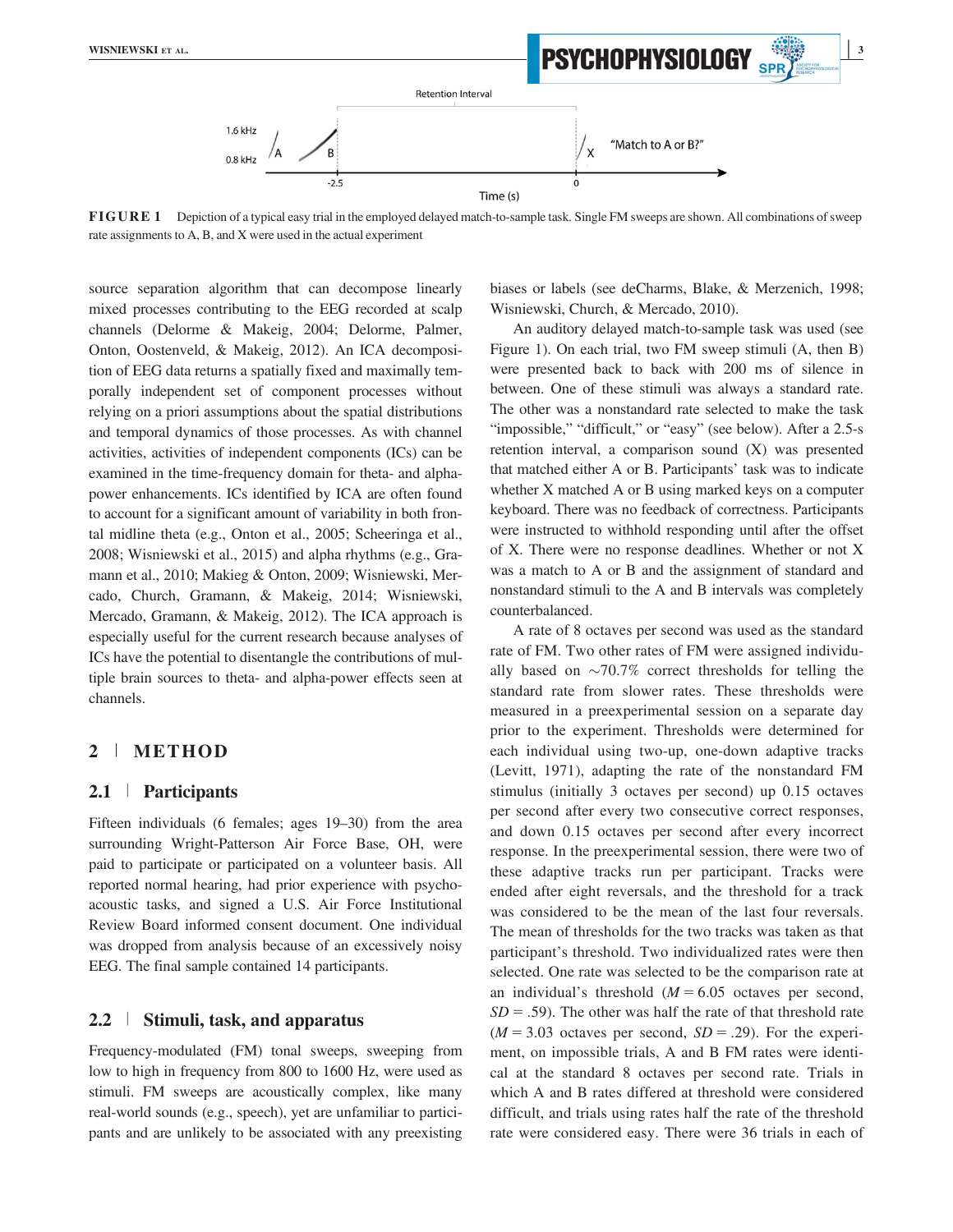**PSYCHOPHYSIOLOGY** SPRY **EXECUTE AL.** WISNIEWSKI ET AL.

six blocks (216 trials total; 72 per condition). Conditions were randomized across trials within a block.

Experimental procedures and data acquisition were performed using MATLAB R2013a (Natick, MA) and BioSemi Acquisition software (BioSemi, Amsterdam, Netherlands). Sounds were presented over Etymotic ER-2 earphones (Etymotic Research, Elk Grove Village, IL) in a soundattenuating booth.

#### 2.3 <sup>|</sup> Electrophysiological data collection and processing

A 135-channel array of electrodes was used. A BioSemi Active II system, recording at a 2048 Hz sampling rate and 24-bit A/D resolution, was used to collect data. One hundred and twenty-eight electrodes were fixed within a cap and arranged according to a BioSemi equiradial layout. The remaining seven electrodes were placed at the mastoids, on lateral sides and below each eye, and on the tip of the nose. Data were referenced online to the common-mode-sense/ driven-right-leg (CMS/DRL) reference of the BioSemi system (see www.biosemi.com). Electrode offsets relative to CMS/DRL were brought within  $25 \mu V$  or else were rejected from analysis.

All offline analyses were performed using EEGLAB (Delorme & Makeig, 2004; http://sccn.ucsd.edu/eeglab) and custom MATLAB scripts/functions. The data were referenced offline using an average reference, resampled at 256 Hz, and digitally band-pass filtered between 0.5 and 100 Hz. Channels contaminated by excessive noise or movement artifacts by visual inspection were then removed.

Full-rank extended infomax ICA was applied to each individual's data using the binica() function in EEGLAB. ICA finds a set of weights (W) that linearly unmixes the channel data (x) into a sum of maximally temporally independent and spatially fixed components (u) such that  $u =$ Wx. The rows of u are IC activities that can be analyzed in a manner identical to scalp channels. Columns of the inverse weight matrix,  $W^{-1}$ , give projection weights from each IC to the scalp. Projections can then be used to estimate the locations of equivalent current dipoles for individual ICs in a head model. For each dataset, an ICA model was trained for 512 iterations or until weight change fell below 1e-7. Here, ICs were selected for rejection based on visual inspection of their activities and spectra (for review and guidelines on IC selection, see Jung et al., 2009; Makeig & Onton, 2009). These IC processes were subsequently removed from channel data (i.e., artifact correction was conducted) in order to examine theta- and alpha-power dynamics in their absence. For further information on the application of ICA in EEG research, see Makeig, Debener,



FIGURE 2 Locations of electrodes within the frontal midline and occipital electrode groups used in the analysis of channel data

Onton, and Delorme (2004) and Makeig, Jung, Bell, Ghahremani, and Sejnowski (1997).

#### 2.4 <sup>|</sup> Channel groups

Based on previous work (e.g., Krause et al., 1996; Pesonen et al., 2006; Wisniewski et al., 2015; Wisniewski, 2017), two different groups of channels were selected for the analysis of theta- and alpha-band power modulations. A frontal midline group of channels and a group of channels over the occipital lobes were expected to show enhancements in theta- and alpha-power, respectively (see Figure 2).<sup>1</sup>

#### 2.5 <sup>|</sup> IC process selection and clustering

IC processes not already identified as artifacts were selected for further analysis based on the proportion of variance in channel data they accounted for, their scalp projections, and the location of their equivalent current dipole models. IC processes that ranked in the top 60 of IC processes in regard to their contribution to variability in channel data were retained. Next, scalp maps judged as dipolar were selected (see Delorme et al., 2012). These IC processes were then fit with single equivalent current dipole models. In this process, electrode locations were fit to a template boundary element head model and then localized in the template brain using the dipfit() function in EEGLAB (Oostenveld & Oostendorp, 2002). ICs retained for later clustering were those for which the estimated equivalent current dipole was in the brain volume and for which the scalp projection of the equivalent

<sup>&</sup>lt;sup>1</sup>An alternative group of electrodes containing parietal channel locations was also examined. Analyses on this group of channels produced the same trends over conditions as the occipital group of channels. In general, there was less enhancement observed for this channel grouping (see scalp maps of alpha power in Figure 3).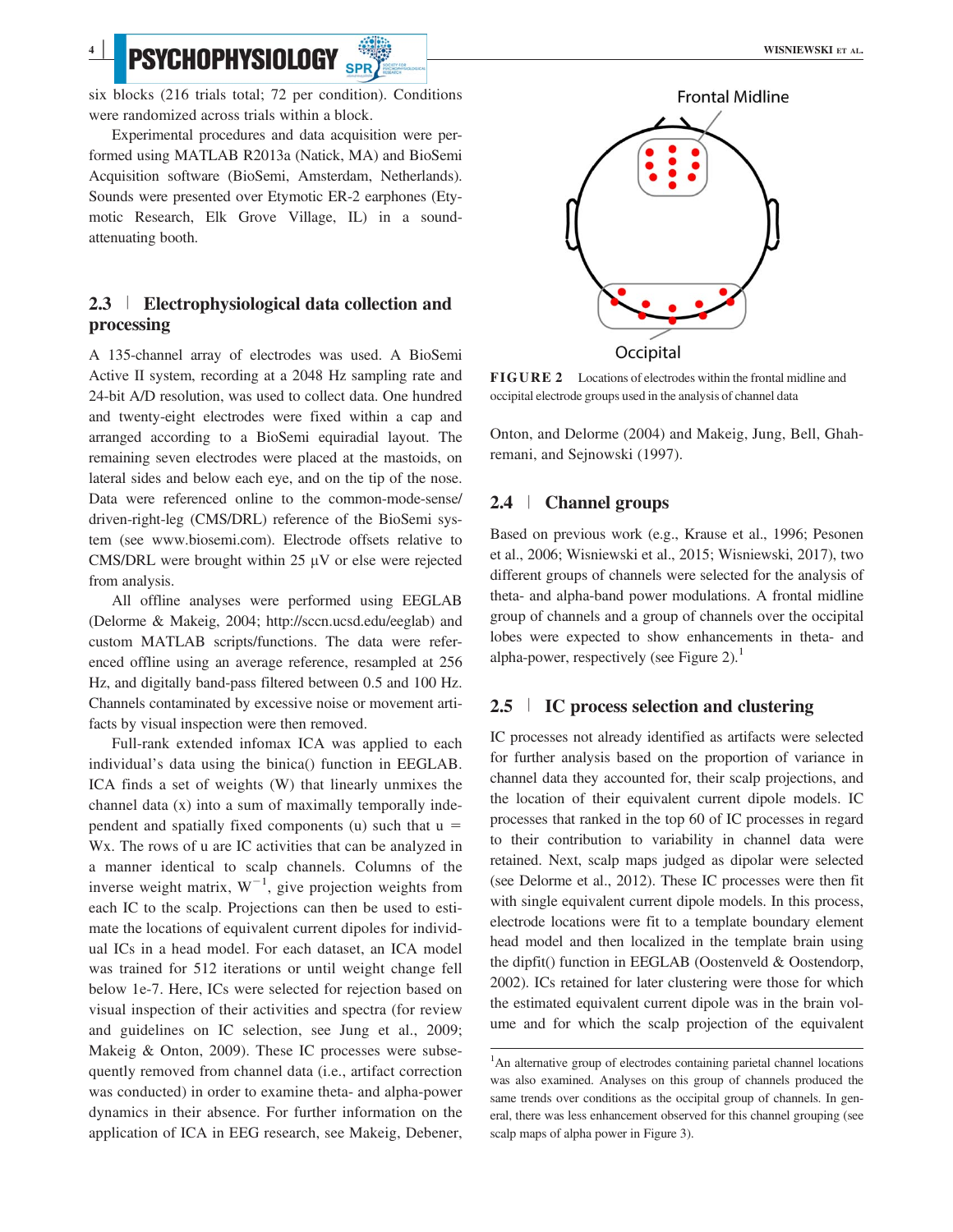dipole accounted for at least 85% of the variance in the IC scalp projection. An average of 9.92 ICs  $(SD = 3.45)$  were retained per participant.

Retained IC processes were clustered into groups based on the location of equivalent current dipoles and PCA reduced representations of their spectra. A k-means procedure was used to group each IC process into one of 10 different clusters. The number of clusters for clustering was determined objectively based on the average number of ICs per individual meeting the selection criteria.

#### 2.6 <sup>|</sup> Event-related spectral dynamics

Channel data and ICs were analyzed similarly. Epochs of 5.5 s (from 4.5 s before to 1 s after the onset of X) were extracted from continuous data. The newtimef() function of the EEGLAB toolbox was used to compute each channel's and IC's event-related spectrum using complex Morlet wavelets in a frequency range between 3 and 50 Hz (3 cycles at the lowest frequency to 25 cycles at the highest) centered at 200 time points within an epoch  $(\sim 22$ -ms time steps). The mean power spectrum from  $-4,500$  ms to  $-3,300$  ms (across all epochs within a condition) was used as a baseline for computing relative power. Percentage of baseline power (see Cohen, 2014; Mazaheri & Picton, 2005) was used as a relative power measure. The following equation shows how relative powers were computed:

Relative Power 
$$
\%_f = 100 \frac{activity_f - \overline{baseline_f}}{\overline{baseline_f}}
$$

Here,  $activity_{tf}$  is the mean absolute power across epochs at time t and frequency f.  $\overline{baseline_f}$  is the mean absolute power across all epochs and time points within the baseline period at frequency f. The relative powers at all timefrequency points make up the event-related spectral perturbation (ERSP; Makeig, 1993).

#### 2.7 <sup>|</sup> Statistics

Given the expectation of effects in the retention interval between the offset of B and the onset of X, times between  $-2,000$  ms and 0 ms relative to the onset of X where selected. Note that this time window starts a sufficient length of time past the onset and offset of A and B stimuli (at least 500 ms) in order to minimize the influence of transient responses to those sounds (cf. Wisniewski et al., 2014). Frequencies of theta and alpha selected for analysis were within canonical bands, 4–8 Hz and 8–13 Hz, respectively. Mean relative powers within these time- frequency windows were extracted for each condition.

Linear and quadratic contrast tests were conducted on these mean relative powers. A contrast statistic, denoted  $\psi$ ,

WISNIEWSKI ET AL. | <sup>5</sup>



TABLE 1 Proportion correct data

| <b>Task</b> | <b>Proportion correct</b> |
|-------------|---------------------------|
| Impossible  | .51(.02)                  |
| Difficult   | $.68$ $(.02)$             |
| Easy        | .98(0.01)                 |

Note. Standard error of the mean appears in parentheses.

was computed by multiplying the observed mean relative powers by coefficients describing a condition's role in the contrast, and then summing those values. For linear contrasts, mean relative powers for impossible, difficult, and easy conditions were associated with coefficients of 1, 0, and  $-1$ , respectively. For quadratic contrasts, the impossible, difficult, and easy conditions were associated with coefficients of -.5, 1, and -.5, respectively. The contrast  $\psi_{linear}$  reflects the degree to which the data fit a trend of increasing power with greater task difficulty, with higher values indicating a better fit. Similarly, the contrast  $\psi_{quadratic}$  reflects the degree to which the data fit a trend of greater power for the difficult condition, compared to the impossible and easy conditions. Statistical significance was assessed using a nonparametric permutation-based procedure. For 1,000 iterations, condition labels were randomly shuffled and  $\psi$  was recomputed. These  $\psi$  values made up a null hypothesis distribution that was used to determine  $p$  values.  $p$  values were considered to be the proportion of iterations showing a larger  $\psi$  statistic than the actual data (for review, see Cohen, 2014).

#### 3 <sup>|</sup> RESULTS

#### 3.1 <sup>|</sup> Behavior

Table 1 shows accuracies on impossible, difficult, and easy trials. Unsurprisingly, performance was better as task difficulty decreased. A one-way repeated measures analysis of variance (ANOVA; using the Greenhouse-Geisser correction; uncorrected dfs reported) revealed significant differences among conditions,  $F(2, 26) = 245.13$ ,  $p < .001$ ,  $\eta_p^2 = .95$ . Accuracy was significantly higher in the easy condition compared to the difficult condition,  $t(13) = 13.63$ ,  $p < .001$ , Cohen's  $d = 2.56$ , and the impossible condition,  $t(13) = 24.03$ ,  $p < .001$ , Cohen's  $d = 8.49$ . Accuracy was also significantly higher in the difficult condition compared to the impossible condition,  $t(13)$  = 7.38,  $p < .001$ , Cohen's  $d = 1.60$ .

#### 3.2 <sup>|</sup> Electrophysiology—channels

Figure 3 displays ERSPs averaged across levels of difficulty for frontal-midline (a) and occipital (b) electrode groups. Both theta (4–8 Hz) and alpha (8–13 Hz) power showed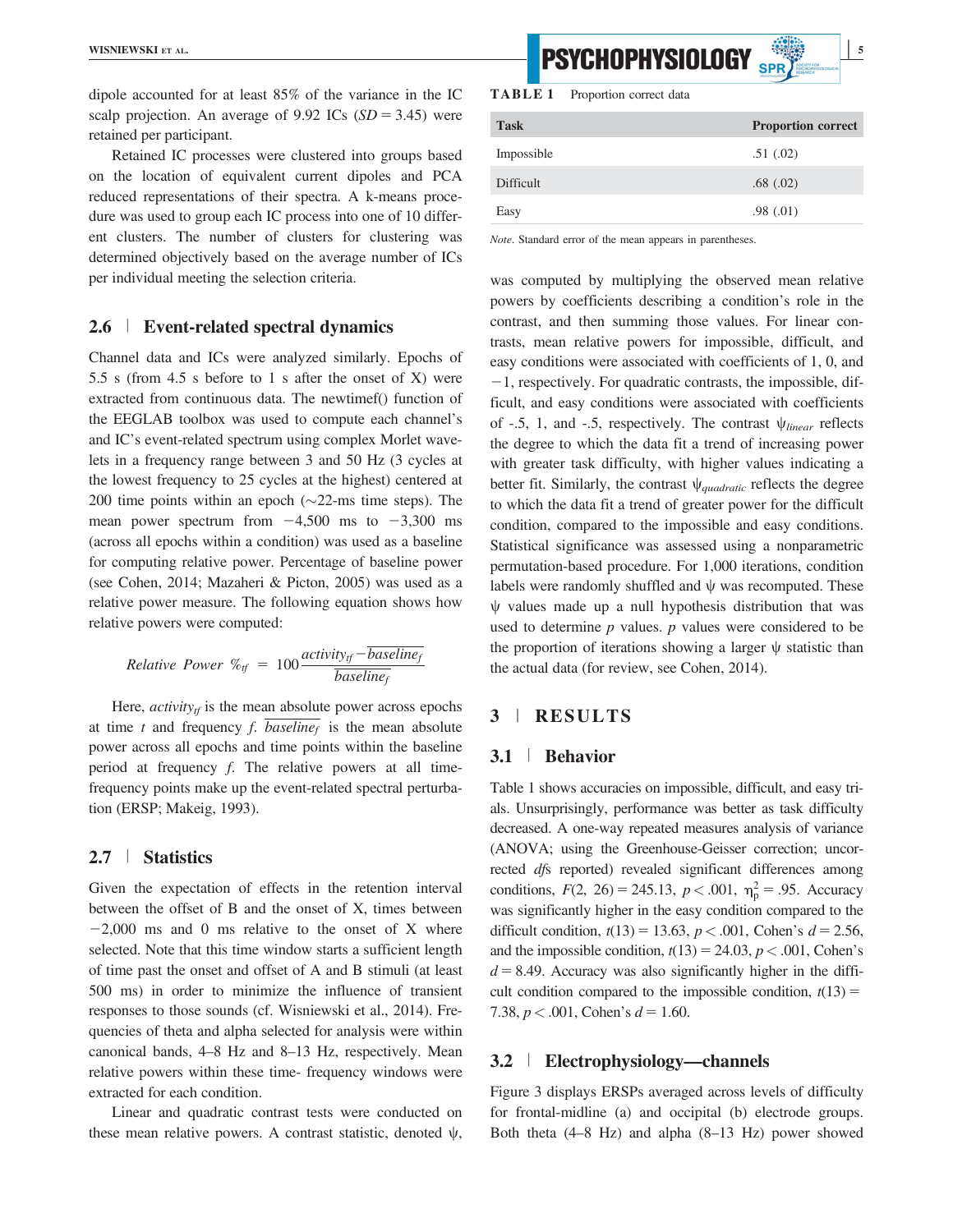

FIGURE 3 (a) Mean ERSP (across all conditions) for the frontal midline electrode group. Traces of relative theta power for each difficulty condition are shown below the ERSP. A scalp map of relative theta power within the analysis window (white dashed box) is also shown. (b) Mean ERSP for the occipital electrode group. Traces of relative alpha power for each difficulty condition are shown below the ERSP. A scalp map of relative power within the analysis window is also shown

increases relative to baseline during the retention interval between the offset of B and the onset of X. Note that relative increases in theta appear strongest at frontal sites, as is evident in the ERSPs and the scalp map of relative theta power (cf. Onton et al., 2005; Wisniewski et al., 2015). Enhancements of alpha power appear strongest at occipital sites, but these enhancements tend to be more widespread across the scalp than theta-power enhancements (cf. Wisniewski et al., 2012, 2014). Traces of relative theta and alpha power extracted from ERSPs for each difficulty condition are depicted below their respective ERSP images in Figure 3. Theta traces for the frontal midline electrode group depict greatest relative theta for the difficult condition (solid blue line). The impossible (dotted pink line) and easy conditions (dashed green line) show relative theta closer to 0% across the retention interval. The same trend is observable for relative alpha power (Figure 3b).

Time-frequency windows used for statistical analyses (see above) are depicted by the white dashed rectangles in Figure 3. Linear contrasts on mean relative powers across conditions were nonsignificant for both theta and alpha,  $ps > .30$ . Quadratic contrasts were significant for both theta,  $\psi_{quadratic} = 27.34$ ,  $p = .006$ , and alpha,  $\psi_{quadratic} = 31.35$ ,  $p = .003$ . Thus, it appears as though both theta- and alphapower enhancements initially increase as task difficulty increases, but then decrease when the task becomes impossible. That is, a nonmonotonic relationship exists such that relative theta- and alpha-power enhancements are strongest for a sufficiently difficult listening task that is accomplishable. Theta- and alpha-power enhancements during an easy or impossibly difficult version of the same task show relatively small increases in power relative to baseline.

#### 3.3 <sup>|</sup> Electrophysiology—IC processes

An exploratory analysis of ICs was conducted to examine the contributions of multiple independent brain processes to effects seen in the channel data. Figure 4 shows characteristics of seven different clusters of IC processes. The other clusters (not shown) displayed either less tight groupings of equivalent current dipoles or did not contain data from enough individuals to warrant further analysis. Figure 4a shows cluster spectra, 4b shows the locations of estimated equivalent current dipoles, 4c shows mean scalp maps (averaged across all ICs within a cluster), 4d shows mean ERSPs (averaged across all conditions and ICs within a cluster), and 4e shows traces of either relative theta or alpha power for each condition.

To make reference to specific IC process clusters in the following text, we named clusters based on their locations within the template brain (see Figure 4b). These were left frontal (11 participants, 15 ICs), right frontal (11 participants, 15 ICs), left central (11 participants, 15 ICs), central parietal (10 participants, 14 ICs), right parietal (10 participants, 16 ICs), right occipital (10 participants, 14 ICs), and left occipital (10 participants, 13 ICs). Note that there can be considerable error in the estimated localization of single equivalent current dipoles, especially when individualized head models are unavailable (Akalin-Acar & Makeig, 2013). We do not have individual anatomical data for the participants in this study. Accordingly, when referring to particular anatomical locations, we use the phrase "at or near" (e.g., at or near the anterior cingulate cortex). Below, we first qualitatively describe the data from each cluster. Qualitative descriptions of clusters are followed by permutation-based testing of linear and quadratic contrasts as performed above for channel data. Given that 14 tests were to be conducted (1 linear and 1 quadratic contrast for each cluster), results were interpreted with fdr corrections to the familywise error rate (corrected  $p$ ) values reported; Benjamini & Hochberg, 1995).

ICs in the left frontal cluster had estimated equivalent current dipoles centered at or near the left anterior cingulate cortex, with most dipoles falling at or near the anterior cingulate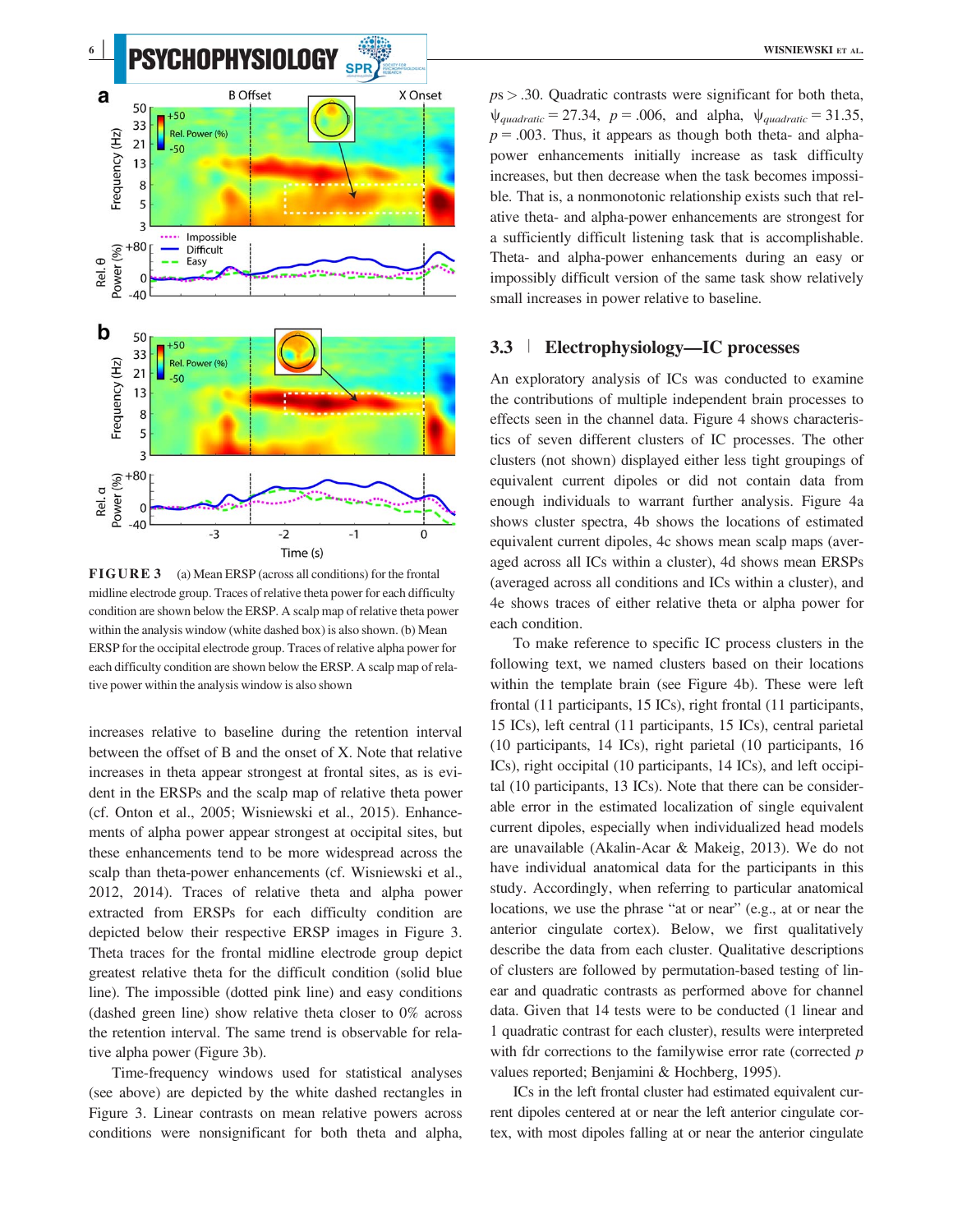WISNIEWSKI ET AL. | <sup>7</sup>



FIGURE 4 (a) Mean spectra for ICs within each cluster. (b) Estimated individual equivalent current dipoles of IC processes within each cluster. (c, d, e) From top to bottom, these clusters are referred to in the text, respectively, as left frontal, right frontal, left central, central parietal, right parietal, right occipital, and left occipital. (c) Mean scalp projection of ICs within each cluster. (d) ERSPs averaged across all difficulty conditions for each cluster. (e) Either theta or alpha relative power traces for each condition

cortex itself (white spheres, Figure 4b). The mean spectrum for ICs within the cluster showed a peak in the theta range (white line, Figure 4a), the cluster's scalp map showed strong projection of ICs within the cluster to frontal-midline scalp locations (Figure 4c), and the mean ERSP showed theta enhancement during the retention interval (Figure 4d). All of these characteristics are consistent with prior examinations of ICs corresponding to frontal midline theta (Delorme et al., 2012; Onton et al., 2005; Wisniewski et al., 2015). Traces of relative theta power for the different conditions show some hint of greater theta enhancement for the difficult condition (i.e., the solid blue line is higher than the pink and green dashed lines). The linear contrast was not significant,  $p > .20$ . The quadratic contrast was significant,  $\psi_{quadratic} = 9.48, p = .045$ .

The right frontal cluster was similar to the left frontal cluster in regard to dipoles (cyan spheres in Figure 4b), spectra (cyan line in Figure 4a), and scalp map (Figure 4c), but was slightly right lateralized. The mean ERSP showed even stronger theta enhancement during the retention interval than the left frontal cluster (Figure 4d). In addition, theta traces showed a striking similarity to channel data in that enhancement was stronger in the difficult condition compared to the easy and impossible conditions (Figure 4e). Like the right frontal cluster, the linear contrast was not significant,  $p > .20$ . The quadratic contrast was significant,  $\psi_{quadratic} = 43.05, p = .021$ .

Spectra of ICs in the left central cluster showed a clear alpha peak and a hump in the beta range  $(\sim 13-30 \text{ Hz})$ , characteristic of the motor-related mu rhythm (blue line in Figure 4a). Most dipoles were localized at or near the left precentral and postcentral gyri. Also, the mean ERSP revealed strong suppression of this mu rhythm during and after the retention interval. These characteristics are consistent with prior reports of ICs corresponding to mu rhythm features (e.g., Delorme et al., 2012; Gramann et al., 2010). Note that the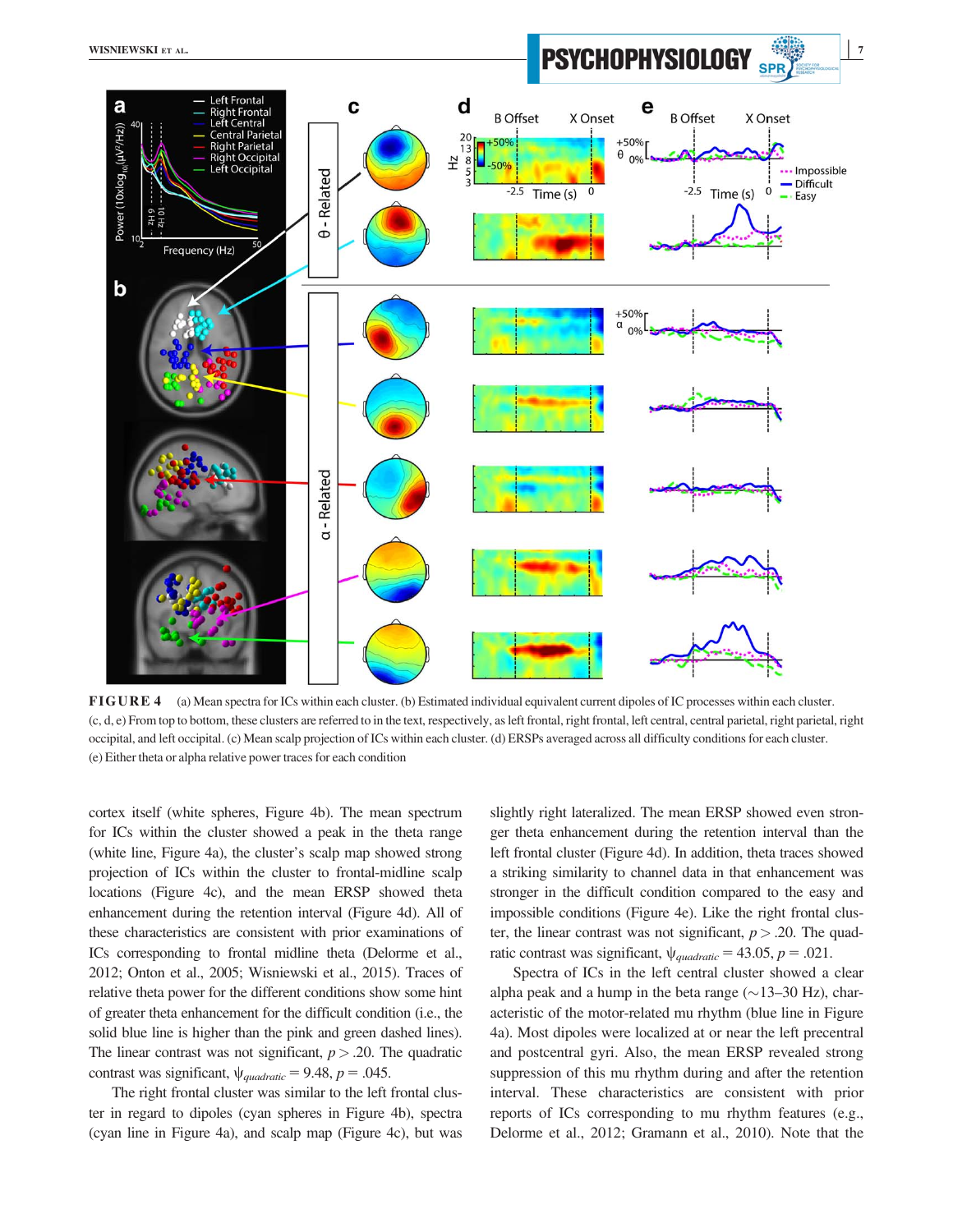# **PSYCHOPHYSIOLOGY** SPR)

motor-related mu rhythm is known to decrease in power in preparation to manual responses (Pfurtscheller & Lopes da Silva, 1999). This observation in the current data is thus unsurprising. Potentially important, however, is that alphapower traces show that this mu suppression is strongest for the easy condition. The linear contrast for alpha power was significant,  $\psi_{linear} = 20.02$ ,  $p = .028$ , suggesting that alpha suppression was strongest for the easy condition. The quadratic contrast was not significant,  $\psi_{quadratic} = 18.42$ ,  $p = .072$ .

The central parietal cluster had a clear spectral peak in the alpha band (yellow line, Figure 4a), and dipoles centered in parietal cortex at or near the precuneus (yellow spheres in Figure 4b). The mean ERSP showed clear alpha-band enhancement during the retention interval (Figure 4d); however, there were no clear differences in this alpha enhancement across conditions (Figure 4e). Neither the linear nor quadratic contrasts were significant,  $ps > .380$ .

A right parietal cluster of ICs showed a spectral peak in the alpha band (red line, Figure 4a), and dipoles centered at or near the right parietal cortex (red spheres, Figure 4b). The cluster displayed some alpha enhancement during the retention interval. This cluster also showed a decrease in alpha power shortly after the offset of B (Figure 4d). However, there were no clear condition differences in alpha power across conditions (Figure 4e). Linear and quadratic contrasts were nonsignificant,  $ps > .10$ .

A right occipital cluster of ICs showed a clear peak in the alpha band (pink line, Figure 4a), and dipoles centered at or near the right occipital lobe (pink spheres, Figure 4b). A strong enhancement of alpha power is observable in the mean ERSP (Figure 4d). Relative alpha-power traces show that this alpha enhancement was greatest for the difficult condition, as it was at channels (Figure 4e). The linear contrast was nonsignificant,  $p > 0.22$ . The quadratic contrast was significant,  $\psi_{quadratic} = 32.11$ ,  $p = .035$ .

A left occipital cluster of ICs also showed a clear peak in the alpha band (green line, Figure 4a). Dipoles for the left occipital cluster were centered at or near the left occipital lobe (green spheres, Figure 4b). This cluster showed the strongest enhancement of alpha power in the mean ERSP (Figure 4d). Further, relative alpha-power traces show greatest alpha enhancement for the difficult condition (Figure 4e). The linear contrast was nonsignificant,  $p > 0.22$ . The quadratic contrast was significant,  $\psi_{quadratic} = 58.64$ ,  $p = .028$ .

#### 4 <sup>|</sup> DISCUSSION

Sustained enhancements of theta and alpha power have been repeatedly observed during difficult listening tasks (Kolev, Yordanoca, Schürmann, & Baţar, 1999; Mazaheri & Picton, 2005; McMahon et al., 2016; Obleser et al., 2012; Pesonen et al., 2006; Wisniewski, 2017; Wisniewski et al., 2015). In the context of listening effort research, these features have received a great deal of attention as indices of cognitive resource allocation (e.g., attention, working memory; for review, see Eckert et al., 2016; McGarrigle et al., 2014; Wisniewski, 2017). Here, we investigated how making listening impossibly difficult impacted such enhancements of theta and alpha power in a nonspeech delayed match-to-sample task (i.e., an ABX task). Given qualitative reports from clinicians that hearing-impaired individuals give up on listening under extremely difficult listening conditions (e.g., Weinstein & Ventry, 1982), and nonauditory empirical work demonstrating consistent nonmonotonic relationships between task difficulty and effort (for review, see Richter, 2016), we hypothesized that theta- and alpha-power enhancements would show a quadratic trend from the impossible, to the difficult, to the easy conditions. Indeed, relative increases in both frontal midline theta power and posterior alpha power were observed during retention in the delayed match-tosample task. These enhancements were largest for the difficult condition, which was individually adjusted to match participants' preexperimental thresholds (70.7%). When the task was made impossible, or was sufficiently easy, both thetaand alpha-power enhancements were reduced relative to the difficult condition.

IC processes identified in the channel data were clustered based on the similarity of their equivalent current dipole models and the spectra of their time-varying activities. Several clusters of similar IC processes showed task-related modulations of theta and alpha power. Two medial frontal clusters of IC processes showed theta enhancement during the retention interval between the offset of B and the onset of X. The frontal clusters, like the channel data, showed greater theta enhancement for the difficult condition compared to the impossible and easy conditions. Task-related perturbations of the alpha band were observable for several different IC process clusters: left central, central parietal, right parietal, left occipital, and right occipital clusters. However, enhancements of alpha power were most prominent for the left and right occipital clusters of IC processes. Further, both of these occipital clusters showed trends in alpha-power enhancements across conditions that correlated with effects observed at the channel level. In addition, a left central cluster of IC processes, likely related to the mu rhythm, showed suppression during the retention interval. This suppression was greatest in the easy condition.

#### 4.1 <sup>|</sup> Relationship to previous EEG work on theta- and alpha-power enhancements during listening

Unlike some previous studies showing either theta- or alphapower enhancements (e.g., Obleser et al., 2012; Peterson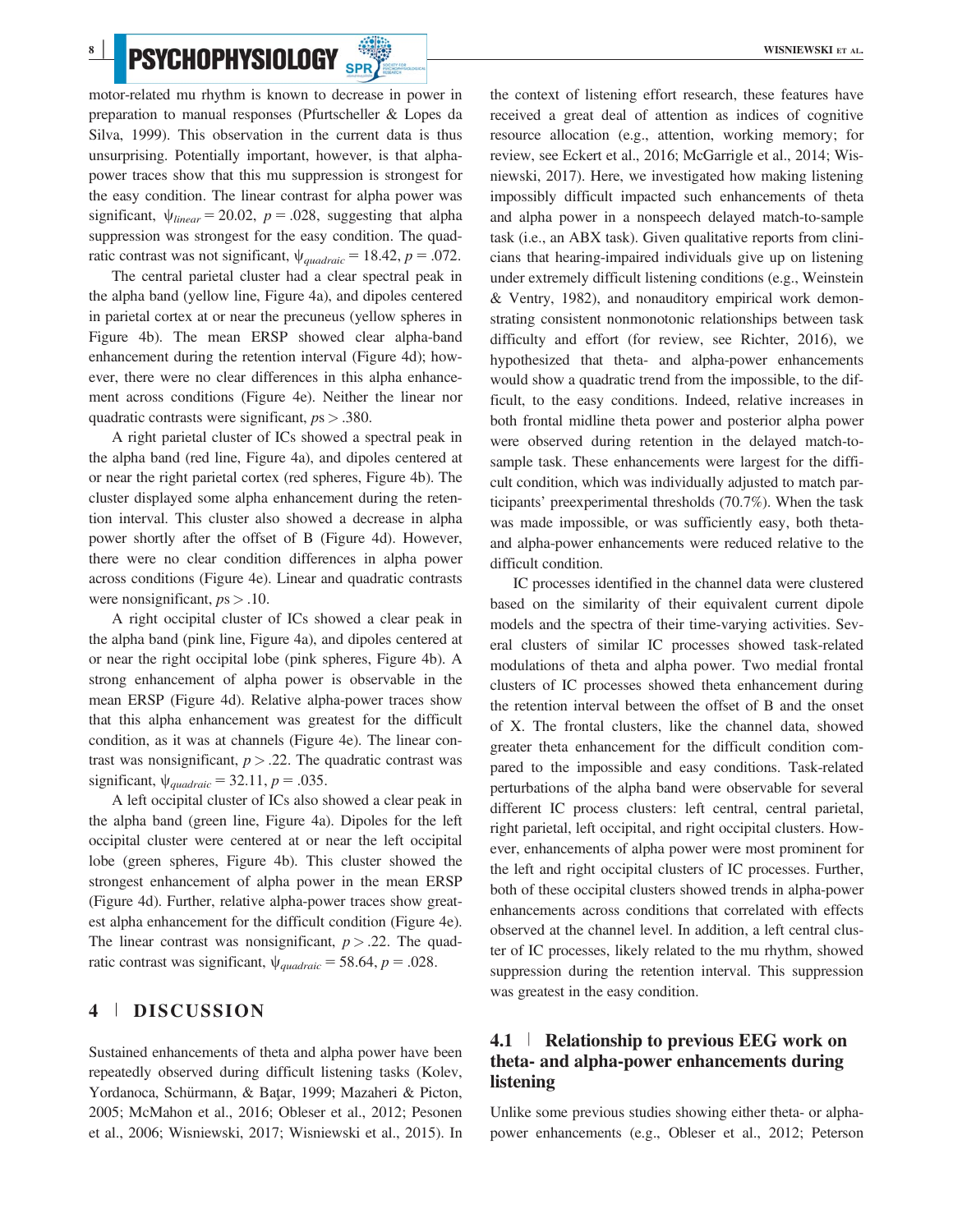et al., 2015; Wisniewski, 2017), we were able to see both concurrently (cf. Pesonen et al., 2006). Further, although theta- and alpha-power trends across conditions largely paralleled each other, ICA-based analyses revealed that these effects stemmed from temporally independent processes. Along with several other works (e.g., Klimesch, 1999; Klimesch et al., 2005; Pesonen et al., 2006; Strauß, Kotz, Scharinger, & Obleser, 2014), the data suggest that these two types of enhancements reflect separable processes involved in listening.

Frontal midline theta enhancements are well known to vary as a function of memory load in nonauditory paradigms (e.g., Gevins et al., 1997; Jensen & Tesche, 2002; Klimesch et al., 2005; Onton et al., 2005). Further, single equivalent current dipole models of ICs within the current frontal clusters were consistent with reports using intracranial electrophysiological methods that the frontal midline theta rhythm stems at least in part from activity in the anterior cingulate and other nearby frontal areas (Tsujimoto, Shimazu, Isomura, & Sasaki, 2010). Following work on the frontal midline theta rhythm in memory research, we suspect that the observed theta-power enhancements reflect increased utilization of working memory resources during listening (cf. Rönnberg et al., 2008, 2013). In the current task, the difficult condition entails memory for sounds (A and B) that are very similar acoustically. As a consequence, matching X to either A or B requires maintenance of a relatively detailed memory representation of previous stimulation. In contrast, in the easy condition, an individual need only remember the order of the slow and fast sounds to identify stimulus X as either slow or fast. Hence, enhancements in the theta band are weak (cf. Wisniewski, 2017).

A role for theta enhancements in working memory during listening may also potentially explain why some others have failed to find theta enhancements that correlate with task difficulty and perceived listening effort. For instance, in a task where spoken numbers separated by a retention interval are to be compared (e.g., Wöstmann, Herrmann, Wilsch, & Obleser, 2015), working memory resources may not be taxed enough to detect any enhancement in the power of the frontal midline theta rhythm. This would be similar to the lack of clear theta enhancement in the easy condition of the current study. Another study specifically manipulated the number of items to be stored in working memory and found significant effects in the alpha band (Obleser et al., 2012). Although a trend was seen for greater theta enhancement with greater memory load, this trend did not reach significance using a nonparametric cluster-based statistical method (Maris & Oostenveld, 2007). Another possibility for the lack of significance is an insensitivity of the statistical procedures employed. Such clustering procedures are biased to assign significance to data points in time-frequency-electrode space

WISNIEWSKI ET AL. **Allen and the contract of the contract of the contract of the contract of the contract of the contract of the contract of the contract of the contract of the contract of the contract of the contract of t** 

that are in large clusters of data points showing similar trends (Cohen, 2014). As our data well shows, theta effects tend to have a more focused distribution on the scalp (over frontal midline electrodes) than alpha effects (see Figure 3). Further, there may be more independent sources driving alpha dynamics at scalp electrodes compared to theta. Statistical clustering procedures (e.g., Maris & Oostenveld, 2007) may thus be less sensitive to detecting differences in theta than alpha enhancement between conditions.

Alpha-power enhancements have also been associated with memory processes (e.g., Jensen, Gelfand, Kounios, & Lisman, 2002; Klimesch, 1999, 2012; Liu, Glizer, Tannock, & Woltering, 2016), but more recently have received consideration from those studying attention processes as a mechanism of inhibition in the brain (for review, see Jensen & Mazaheri, 2010; Klimesch, 2012; Weisz et al., 2011). In this theoretical framework, alpha enhancement indicates inhibition of task-irrelevant cortical regions, whereas alpha suppression indicates release from inhibition. Inhibition of taskirrelevant processing regions can serve to route processing to regions that are important for the task at hand (Jenson & Mazaheri, 2010). That enhancements of alpha power were strongest for two occipital clusters of IC processes supports the notion that alpha enhancements reflect this type of process. In this paradigm, visual processing areas likely have little to provide and are thus inhibited. Others have made similar conclusions after finding increased parietal/occipital alpha enhancement when participants are cued to pay attention to auditory features (for review, see Foxe & Snyder, 2011). Although alpha enhancements were also seen for parietal clusters of IC processes, these enhancements did not show any clear relationship with task difficulty. If the current parietal-based enhancements reflect some sort of inhibitory top-down attentional process, this does not appear to vary as a function of difficulty as much as in other listening tasks that implicate parietal alpha rhythms (e.g., Obleser et al., 2012; Wöstmann et al., 2015).

An important consequence of the ICA-based analyses of alpha dynamics performed here is evidence that the mu rhythm can contribute to alpha-band effects observed when manipulating listening difficulty. If easy listening conditions show a stronger suppression in mu rhythm power (see Figure 4), this could be interpreted as a weaker enhancement in alpha-band power in the channel data when the mu rhythm is mixed by scalp conduction with other rhythms that show relative increases in power (cf. Wisniewski et al., 2014). One study found that presentations of speech sounds in noise were accompanied by suppression of the mu rhythm (Bowers, Saltuklaroglu, Harkrider, & Cuellar, 2013). Further, suppression was greater when SNRs were higher (i.e., when the task was easier). That study essentially showed greater alpha suppression for easy conditions rather than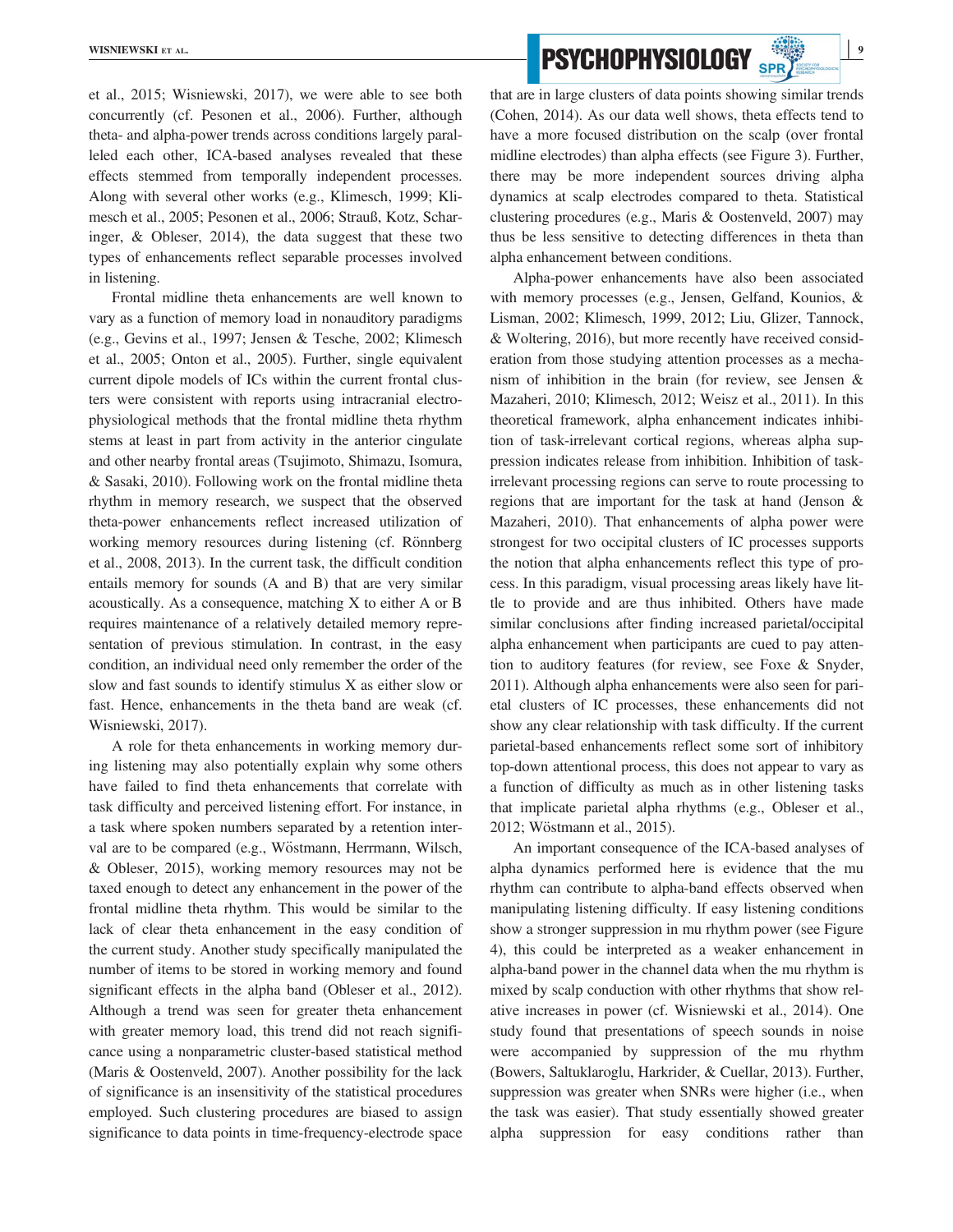## PSYCHOPHYSIOLOGY SPRY ALL AND THE CONTROLLER TO ALL AND MISNIEWSKI ET AL.

enhancement for harder conditions. We were able to see that alpha-band differences between conditions were not dependent upon differences in mu suppression. Nevertheless, motor-related alpha-band suppression differences between conditions should be considered and ruled out in analyses of differences in alpha-power enhancements, perhaps with an ICA approach.

#### 4.2 <sup>|</sup> Relevance to the study of "listening effort" in cognitive hearing science

Recent years have seen an increasing focus on the role of cognition in the speech and hearing sciences, reflecting the emerging field of cognitive hearing science. A central topic of the field has been listening effort. Work has largely focused on developing methods to quantify effort, or on characterizing the stimulus factors that modulate it (for review, see McGarrigle et al., 2014). Some have begun to explore psychophysiological measures to these ends. Pupil diameter is larger in low compared to high SNRs (Zekveld, Kramer, & Festen, 2010), and speech compared to non speechmaskers (Koelewijn, Zekveld, Festen, & Kramer, 2012). Similar trends have been observed with skin conductance when varying SNR (Mackersie & Cones, 2013). In analyses of evoked MEG/EEG activity, intertrial phase locking within the time range of the auditory N1 ( $\sim$ 100 ms poststimulus onset) shows increased amplitudes when speech sounds become increasingly difficult to discriminate (Bernarding, Strauss, Hannemann, Seidler, & Corona-Strauss, 2013; also see Wisniewski, 2017). Similar results have been obtained using components of the ERP (Bertoli & Bodmer, 2014; Obleser & Kotz, 2011). In general, increased amplitudes of these measures have been presumed to reflect greater allocation of cognitive resources to listening as difficulty increases.

These methods may prove useful as either clinically viable measures of effort, or means of testing the effects of specific clinical treatments on effort. Nevertheless, weaknesses exist for characterizing the neural and cognitive components of effortful listening. Pupil dilation is correlated with activity in various brain regions (Zekveld, Heslenfeld, Johnsrude, Versfeld, & Kramer, 2014), providing little discriminative information regarding the neural networks involved. Pupillometry and other peripheral measures also collapse effortful listening into a single measure, making it difficult to examine specific cognitive processes involved. Transient ERP features, though affected by cognitive processes associated with effort (e.g., attention; Hillyard, Hink, Schwent, & Picton, 1973), cannot fully characterize the listening brain. As the current data demonstrate, one can be utilizing cognitive resources at time points prior, and far exceeding sound onset. An exclusive focus on EEG/ERP features occurring within

the first few hundred milliseconds poststimulus onset will fail to capture components of effortful listening that lie outside this small time window.

Listening effort has been defined as "the attention and cognitive resources required to understand speech," and was just recently reformed into a working definition as "the mental exertion required to attend to, and understand, an auditory message" (McGarrigle et al., 2014). Terms like cognitive resource and mental exertion entail an enormous amount of unmentioned processes (e.g., long-term memory retrieval, imagery, expectation, selective attention, maintenance, decision making, categorization, etc.). Perhaps, as a result, many studies have ignored specific processes. Studies of oscillatory dynamics of EEG and MEG can be useful in this regard. For instance, the potential for different types of listening effort that involve maintenance of information in working memory or attention-related gating of sensory information may be studied through analyses of the theta and alpha bands, respectively. Other work in auditory science shows that processes of encoding and recognition may be examined separately through enhancement or suppression of the alpha band (e.g., Krause et al., 1996). The phase of ongoing oscillations in the EEG also appears to be under some top-down control and can have modulatory effects on auditory performance (Wilsch, Henry, Herrmann, Maess, & Obleser, 2015), and may potentially relate to effort. The study of listening effort in cognitive-hearing science may benefit from a detailed investigation into the processes involved in effortful listening with the use of psychophysiological measures like EEG that are useful for detecting processing-related differences between individuals and conditions. Further, since auditory cognition is undoubtedly complex, it will behoove cognitive hearing science to consider multiple indices of listening effort.

#### 4.3 <sup>|</sup> Conclusions

That both theta- and alpha-power enhancements during listening were found to be strongest under conditions of high difficulty, but lower under a condition where the task was impossible, supports the notion that these features relate to the effortful cognitive processes one brings to a given listening task. It is not the case that these enhancements relate monotonically to listening difficulty. ICA-based analyses support the notion that alpha-power enhancements at least partially reflect the inhibition of task-irrelevant cortical regions. Based on the nature of the employed delayed matchto-sample task, and similar nonauditory paradigms showing enhancements in frontal midline theta, we believe that the observed theta enhancements (likely stemming from medial frontal sources near the anterior cingulate cortex) are related to demands placed on an individual's use of working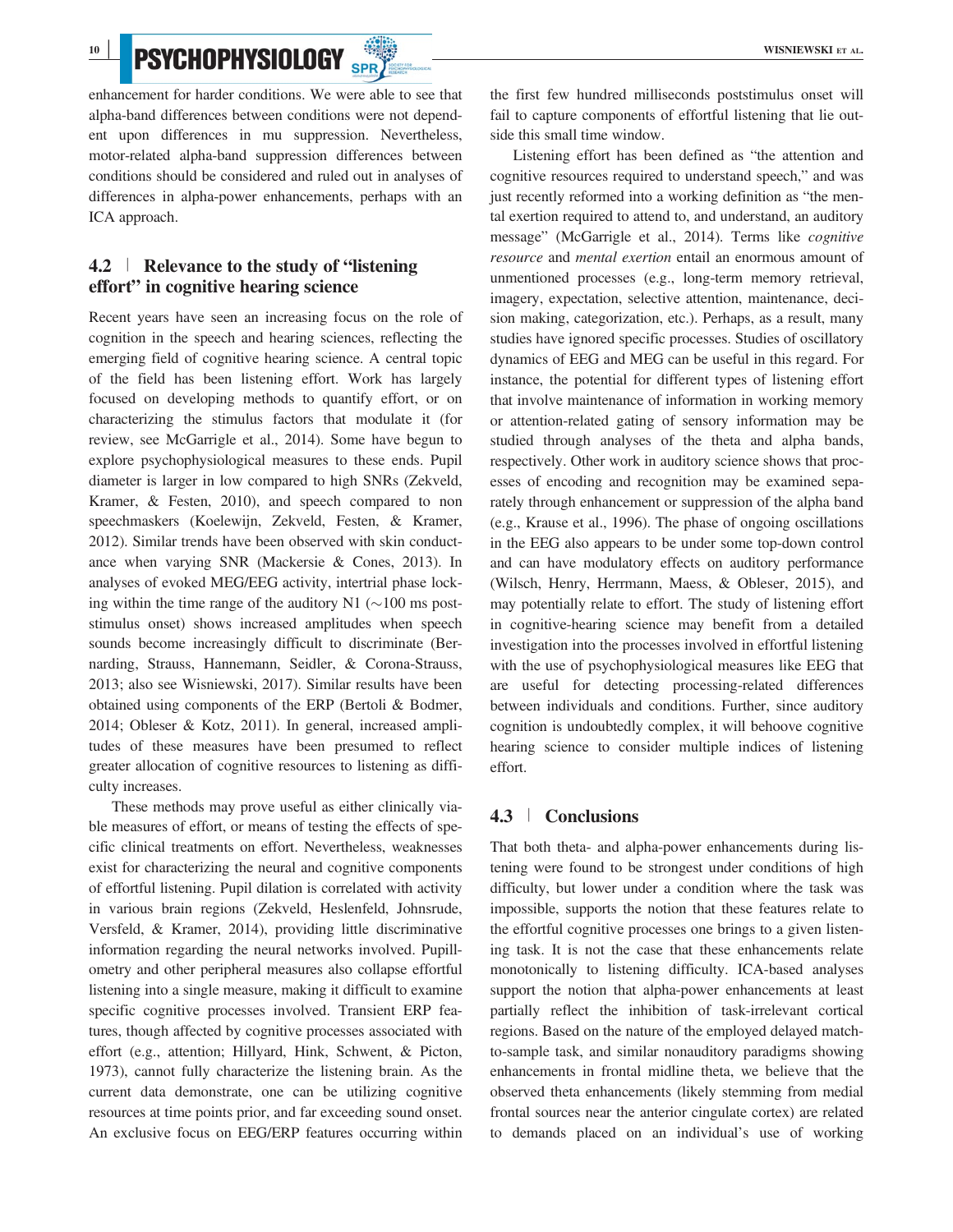memory resources. Future work on listening effort will benefit from examinations that move beyond the quantification of effort as a singular phenomenon and toward a conceptualization of listening effort that qualitatively varies given the demands of a specific listening task. This approach will require examination of a fuller range of the features available in EEG and the manipulation of specific cognitive processing demands (e.g., need to utilize working memory).

#### ACKNOWLEDGMENTS

M. G. W. was supported by a fellowship awarded by the National Research Council and a postgraduate research participant program from the Oak Ridge Institute for Science and Education. None of the authors have potential conflicts of interest to be disclosed.

#### REFERENCES

- Akalin-Acar, Z., & Makeig, S. (2013). Effects of forward model errors on EEG source localization. Brain Topography. 26, 378– 396. https://doi.org/10.1007/s10548-012-0274-6
- Benjamini, Y., & Hochberg, Y. (1995). Controlling the false discovery rate: A practical and powerful approach to multiple testing. Journal of the Royal Statistical Society Series B, 57, 289–300
- Bernarding, C., Strauss, D. J., Hannemann, R., Seidler, H., & Corona-Strauss, F. I. (2013). Neural correlates of listening effort related factors: Influence of age and hearing impairment. Brain Research Bulletin, 91, 21–30. https://doi.org/10.1016/j.brainresbull.2012.11.005
- Bertoli, S., & Bodmer, D. (2014). Novel sounds as a psychophysiological measure of listening effort in older listeners with and without hearing loss. Clinical Neurophysiology, 125, 1030–1041. https://doi.org/10.1016/j.clinph.2013.09.045
- Bowers, A., Saltuklaroglu, T., Harkrider, A., & Cuellar, M. (2013). Suppression of the  $\mu$  rhythm during speech and non-speech discrimination revealed by independent component analysis: Implications for sensorimotor integration in speech processing. PLOS ONE, 8, e72024. https://doi.org/10.1371/journal.pone.0072024
- Brehm, J. W., & Self, E. A. (1989). The intensity of motivation. Annual Review of Psychology, 40, 109–131. https://doi.org/10. 1146/annurev.ps.40.020189.000545.
- Cohen, M. X. (2014). Analyzing neural time series data: Theory and practice. Cambridge, MA: MIT Press.
- deCharms, R. C., Blake, D. T., & Merzenich, M. M. (1998). Optimizing sound features for cortical neurons. Science, 280, 1439–1443. https://doi.org/10.1126/science.280.5368.1439
- Delorme, A., & Makeig, S. (2004). EEGLAB: An open source toolbox for analysis of single-trial EEG dynamics including independent component analysis. Journal of Neuroscience Methods, 134, 9–21. https://doi.org/10.1016/j.jneumeth.2003.10.009
- Delorme, A., Palmer, J., Onton, J., Oostenveld, R., & Makeig, S. (2012). Independent EEG sources are dipolar. PLOS ONE, 7, e30135. https://doi.org/10.1371/journal.pone.0030135
- Dimitrijevic, A., Smith, M. L., Kadis, D. S., & Moore, D. R. (2017). Cortical alpha oscillations predict speech intelligibility. Frontiers

in Human Neuroscience, 11, 88. https://doi.org/10.3389/fnhum. 2017.00088

- Eckert, M. A., Teubner-Rhodes, S., & Vaden, K. I., Jr. (2016). Is listening in noise worth it? The neurobiology of speech recognition in challenging listening conditions. Ear & Hearing, 37, 101S– 110S. https://doi.org/10.1097/AUD.0000000000000300
- Foxe, J. J., & Snyder, A. C. (2011). The role of alpha-band brain oscillations as a sensory suppression mechanism during selective attention. Frontiers in Psychology, 2, 154.
- Gevins, A., Smith, M. E., McEvoy, L., & Yu, D. (1997). High-resolution EEG mapping of cortical activation related to working memory: Effects of task difficulty, type of processing, and practice. Cerebral Cortex, 7, 374–385. https://doi.org/10.1093/cercor/ 7.4.374
- Gramann, K., Onton, J., Riccobon, D., Mueller, H. J., Bardins, S., & Makeig, S. (2010). Human brain dynamics accompanying use of egocentric and allocentric reference frames during navigation. Journal of Cognitive Neuroscience, 22, 2836–2849. https://doi. org/10.1162/jocn.2009.21369
- Hillyard, S. A., Hink, R. F., Schwent, V. L., & Picton, T. W. (1973). Electrical signs of selective attention in the human brain. Science, 182, 177–180. https://doi.org/10.1126/science.182.4108.177
- Jensen, O., Gelfand, J., Kounios, J., & Lisman, J. E. (2002). Oscillations in the alpha band (9–12 Hz) increase with memory load during retention in a short-term memory task. Cerebral Cortex, 12, 877–882. https://doi.org/10.1093/cercor/12.8.877
- Jensen, O., & Mazaheri, A. (2010). Shaping functional architecture by oscillatory alpha activity: Gating by inhibition. Frontiers in Human Neuroscience, 4, 186. https://doi.org/10.3389/fnhum.2010. 00186
- Jensen, O., & Tesche, C. D. (2002). Frontal theta activity in humans increases with memory load in a working memory task. European Journal of Neuroscience, 15, 1395–1399. https://doi.org/10.1046/ j.1460-9568.2002.01975.x
- Jung, T. P., Makeig, S., Humphries, C., Lee, T. W., McKeown, M. J., Iragui, V., & Sejnowski, T. J. (2000). Removing electroencephalographic artifacts by blind source separation. Psychophysiology, 37, 163–178. https://doi.org/10.1111/1469-8986.3720163
- Klimesch, W. (1999). EEG alpha and theta oscillations reflect cognitive and memory performance: A review and analysis. Brain Research: Brain Research Reviews, 29, 169–195. https://doi.org/ 10.1016/S0165-0173(98)00056-3
- Klimesch, W. (2012). Alpha-band oscillations, attention, and controlled access to stored information. Trends in Cognitive Sciences, 16, 606–617. https://doi.org/10.1016/j.tics.2012.10.007
- Klimesch, W., Schack, B., & Sauseng, P. (2005). The functional significance of theta and upper alpha oscillations. Experimental Psychology, 52, 99–108. https://doi.org/10.1027/1618-3169.52.2.99
- Koelewijn, T., Zekveld, A. A., Festen, J. M., Kramer, S. E. (2012). Pupil dilation uncovers extra listening effort in the presence of a single-talker masker. Ear & Hearing, 33, 291-300. https://doi. org/10.1097/AUD.0b013e3182310019
- Kolev, V., Yordanova, J., Schürmann, M., & Baţar, E. (1999). Eventrelated alpha oscillations in task processing. Clinical Neurophysiology, 110, 1784–1792. https://doi.org/10.1016/S1388-2457(99) 00105-4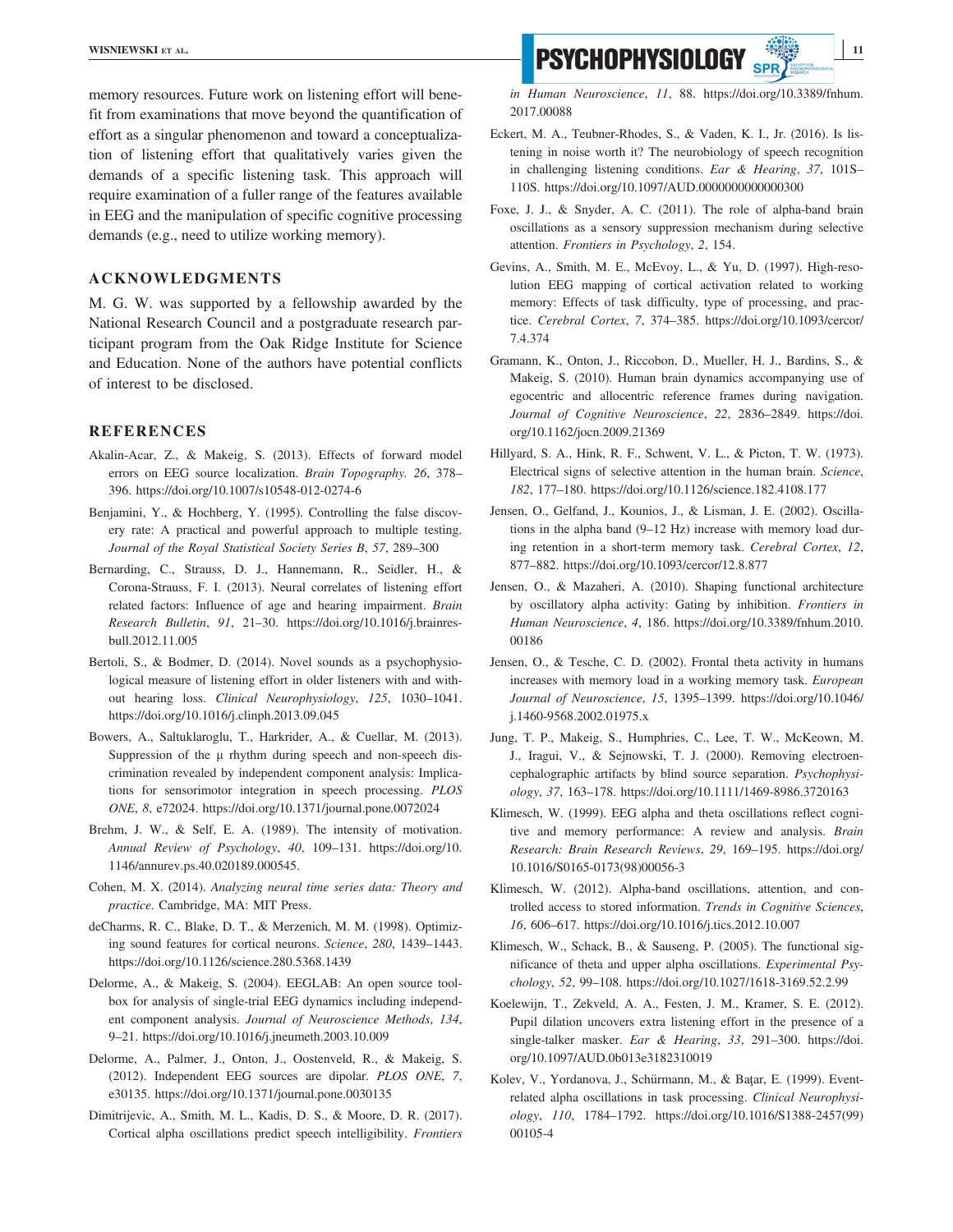## PSYCHOPHYSIOLOGY SPRY ALL AND THE CONTROLLER TO ALL AND MISNIEWSKI ET AL.

- Krause, C. M., Lang, A. H., Laine, M., Kuusisto, M., & Pörn, B. (1996). Event-related EEG desynchronization and synchronization during an auditory memory task. Electroencephalography and Clinical Neurophysiology, 98, 319–326. https://doi.org/10.1016/ 0013-4694(96)00283-0
- Kukla, A. (1972). Foundations of an attributional theory of performance. Psychological Review, 79, 454–470. https://doi.org/10.1037/ h0033494
- Levitt, H. (1971). Transformed up-down methods in psychoacoustics. Journal of the Acoustical Society of America, 49, 467–477. https://doi.org/10.1121/1.1912375
- Liu, Z. X., Glizer, D., Tannock, R., & Woltering, S. (2016). EEG alpha power during maintenance of information in working memory in adults with ADHD and its plasticity due to working memory training: A randomized controlled trial. Clinical Neurophysiology, 127, 1307–1320. https://doi.org/10.1016/j.clinph.2015.10.032
- Mackersie C. L., & Cones, H. (2011). Subjective and psychophysiological indexes of listening effort in a competing-talker task. Journal of the American Academy of Audiology, 22, 113–122. https:// doi.org/10.3766/jaaa.22.2.6
- Makeig, S. (1993). Auditory event-related dynamics of the EEG spectrum and effects of exposure to tones. Electroencephalography and Clinical Neurophysiology, 86, 283–293. https://doi.org/10. 1016/0013-4694(93)90110-H
- Makeig, S., Debener, S., Onton, J., & Delorme, A. (2004). Mining event-related brain dynamics. Trends in Cognitive Sciences, 8, 204–210. https://doi.org/10.1016/j.tics.2004.03.008
- Makeig, S., Jung, T.-P., Bell, A. J., Ghahremani, D., & Sejnowski, T. J. (1997). Blind separation of auditory event-related brain responses into independent components. Proceedings of the National Academy of Sciences USA, 94, 10979–10984. https://doi. org/10.1073/pnas.94.20.10979
- Makeig, S., & Onton, J. (2009). ERP features and EEG dynamics: An ICA perspective. In S. Luck & E. Kappenman (Eds.), Oxford handbook of event-related potentials. New York, NY: Oxford University Press.
- Maris, E., & Oostenveld, R. (2007). Nonparametric statistical testing of EEG- and MEG-data. Journal of Neuroscience Methods, 164, 177–190. https://doi.org/10.1016/j.jneumeth.2007.03.024.
- Mazaheri, A., & Picton, T. W. (2005). EEG spectral dynamics during discrimination of auditory and visual targets. Cognitive Brain Research, 24, 81–96. https://doi.org/10.1016/j.cogbrainres.2004.12.013
- McGarrigle, R., Munro, K. J., Dawes, P., Stewart, A. J., Moore, D. R., Barry, J. G., & Amitay, S. (2014). Listening effort and fatigue: What exactly are we measuring? A British Society of Audiology Cognition in Hearing special interest group 'white paper'. International Journal of Audiology, 53, 433–440. https:// doi.org/10.3109/14992027.2014.890296
- McMahon, C. M., Boisvert, I., de Lissa, P., Granger, L., Ibrahim, R., Lo, C. Y., ... Graham, P. L. (2016). Monitoring alpha oscillations and pupil dilation across a performance-intensity function. Frontiers in Psychology, 7, 745. https://doi.org/10.3389/fpsyg. 2016.00745
- Obleser, J., & Kotz, S. A. (2011). Multiple brain signatures of integration in the comprehension of degraded speech. NeuroImage, 55, 713–723. https://doi.org/10.1016/j.neuroimage.2010.12.020
- Obleser, J., Wöstmann, M., Hellbernd, N., Wilsch, A., & Maess, B. (2012). Adverse listening conditions and memory load drive a common alpha oscillatory network. Journal of Neuroscience, 32, 12376–12383. https://doi.org/10.1523/JNEUROSCI.4908-11.2012
- Onton, J., Delorme, A., & Makeig, S. (2005). Frontal midline EEG dynamics during working memory. NeuroImage, 15, 341–356. https://doi.org/10.1016/j.neuroimage.2005.04.014
- Oostenveld, R., & Oostendorp, T. F. (2002). Validating the boundary element method for forward and inverse EEG computations in the presence of a hole in the skull. Human Brain Mapping, 17, 179– 192. https://doi.org/10.1002/hbm.10061
- Pesonen, M., Björnberg, C. H., Hämäläinen, H., & Krause, C. M. (2006). Brain oscillatory 1–30 Hz EEG ERD/ERS responses during the different stages of an auditory memory search task. Neuroscience Letters, 399, 45–50.
- Peterson, E. B., Wöstmann, M., Obleser, J., Stenfelt, S., & Lunner, T. (2015). Hearing loss impacts neural alpha oscillations under adverse listening conditions. Frontiers in Psychology, 6, 177. https://doi.org/10.3389/fpsyg.2015.00177
- Pfurtscheller, G., & Lopes da Silva, F. H. (1999). Event-related EEG/ MEG synchronization and desynchronization: Basic principles. Clinical Neurophysiology, 110, 1842–1857. https://doi.org/10. 1016/S1388-2457(99)00141-8
- Raghavachari, S., Kahana, M. J., Rizzuto, D. S., Caplan, J. B., Kirschen, M. P., Bourgeois, B., ... Lisman, J. E. (2001). Gating of human theta oscillations by a working memory task. Journal of Neuroscience, 21, 3175–3183.
- Richter, M. (2016). The moderating effect of success importance on the relationship between listening demand and listening effort. Ear & Hearing, 37, 111S–117S. https://doi.org/10.1097/AUD. 0000000000000295
- Rönnberg, J., Rudner, M., Foo, C., & Lunner, T. (2008). Cognition counts: A working memory system for ease of language understanding (ELU). International Journal of Audiology, 47, S99-S105. https://doi.org/10.1080/14992020802301167
- Rönnberg, J., Lunner, T., Zekveld, A., Sörqvist, P., Danielsson, H., & Lyxell, B., ... Rudner, M. (2013). The ease of language understanding (ELU) model: theoretical, empirical, and clinical advances. Frontiers in Systems Neuroscience, 7, 31. https://doi.org/10. 3389/fnsys.2013.00031
- Scheeringa, R., Bastiaansen, M. C. M., Petersson, K. M., Oostenveld, R., Norris, D. G., & Hagoort, P. (2008). Frontal theta EEG activity correlates negatively with the default mode network in resting state. International Journal of Psychophysiology, 67, 242–251. https://doi.org/10.1016/j.ijpsycho.2007.05.017
- Strauß, A., Kotz, S. A., Scharinger, M., & Obleser, J. (2014). Alpha and theta brain oscillations index dissociable processes in spoken word recognition. NeuroImage, 97, 387–395. https://doi.org/10. 1016/j.neuroimage.2014.04.005
- Tsujimoto, T., Shimazu, H., Isomura, Y., & Sasaki, K. (2010). Theta oscillations in primate prefrontal and anterior cingulate cortices in forewarned reaction time tasks. Journal of Neurophysiology, 103, 827–843. https://doi.org/10.1152/jn.00358.2009
- van Dijk, H., Nieuwenhuis, I. L. C., & Jensen, O. (2010). Left temporal alpha band activity increases during working memory retention of pitches. European Journal of Neuroscience, 31, 1701– 1707. https://doi.org/10.1111/j.1460-9568.2010.07227.x